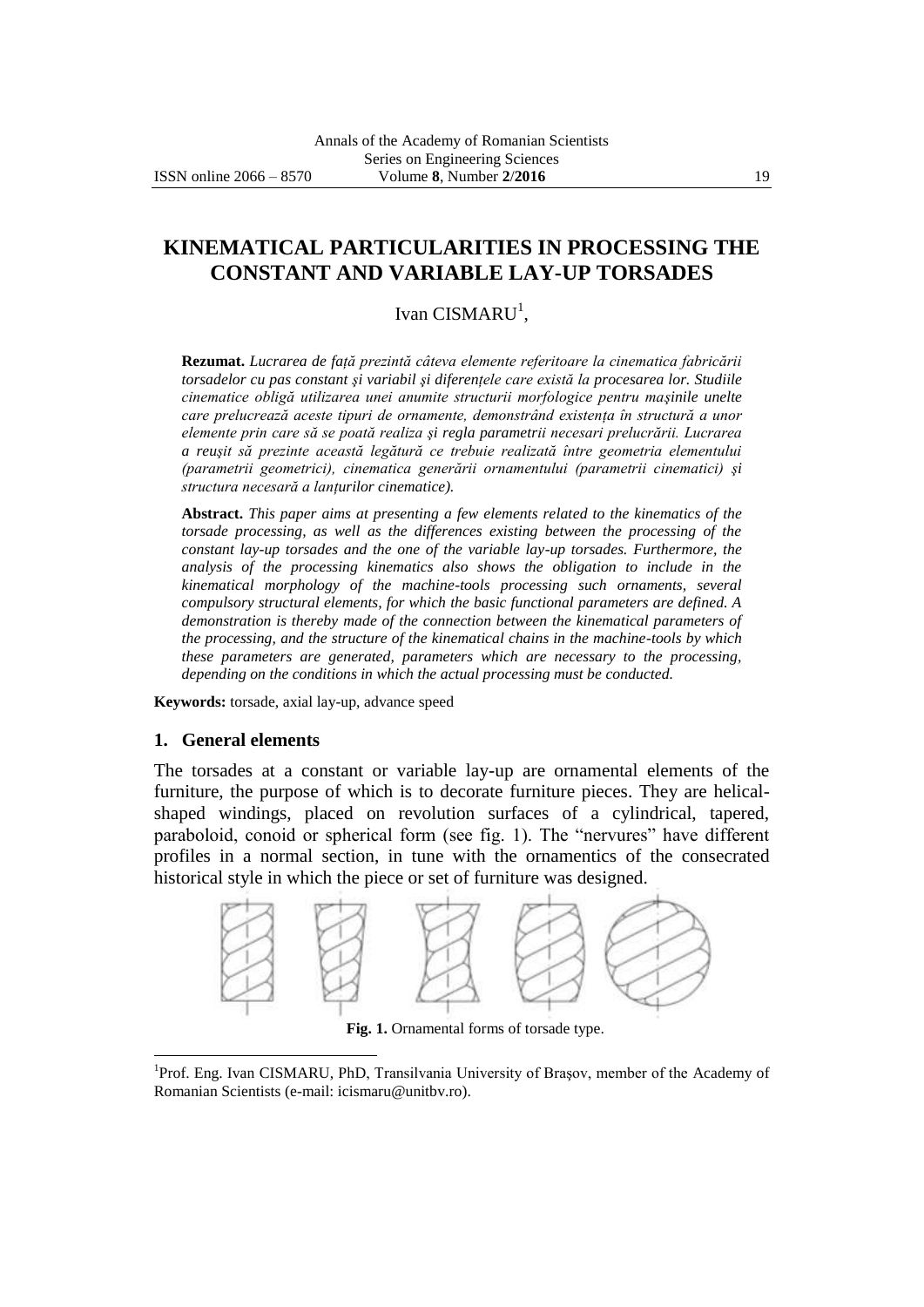The axial lay-up of the torsades – the distance between two adjoining windings of the torsades - may be constant (for the cylindrical ones) or variable (for the other forms) and it confers an aesthetic proportionality, together with the diameter of the arrangement [1, 2].

These types of ornaments (created ever since Antiquity) "introduce motion" in the furniture ornamentics, inducing the sensation of restlessness, vigour, ascension, etc. Nowadays, but also formerly, the problem has been raised to simplify by mechanization the processing of these types of ornaments.

By manual processing, much workmanship is being consumed, and the ornaments are not rigorously identical, so as to solve the problem of interchangeability in the case of serial production; therefore, it is necessary to develop the theoretical study on the possibilities of combining the movements of the tool-piece (both as types of movements and as specific values) so that torsades at a constant or variable layup might be generated, according to the product designer's proposals. The difficulty in processing these ornaments has always been and still is, even nowadays, a hindrance in manufacturing and appearing on the furniture market with such ornaments.

### **2. Elements from the kinematics of the constant-lay-up-torsade processing**

The torsade at a constant lay-up (see fig. 2) results from combining the translational motion of a cutting tool (of cherry type – which is in rotation).

The translational motion of the tool *U*L combines with the rotary motion of the piece *U*T (transversal motion) so that the processing tool should eventually cover and trace on the processed piece 2, a helix characterized by a constant axial lay-up and a profile introduced by the profile shape of the processing tool.

A kinematical structure was designed (in figure 2) with a view to facilitating this combination of movements. The movement is introduced by a motion screw (*n*ş) which moves the table on which the beam 6 with the processing tool 1 is fixed. Also from the motion screw 4, the movement is transferred to the rotation axis of piece 1 by structural elements (still undefined – but as mechanical transmissions).

The dimensional correlation between the motion introduced by the screw *n*ş and the rotation of the piece *n*p constitutes the motivation of the study to be conducted [2, 3].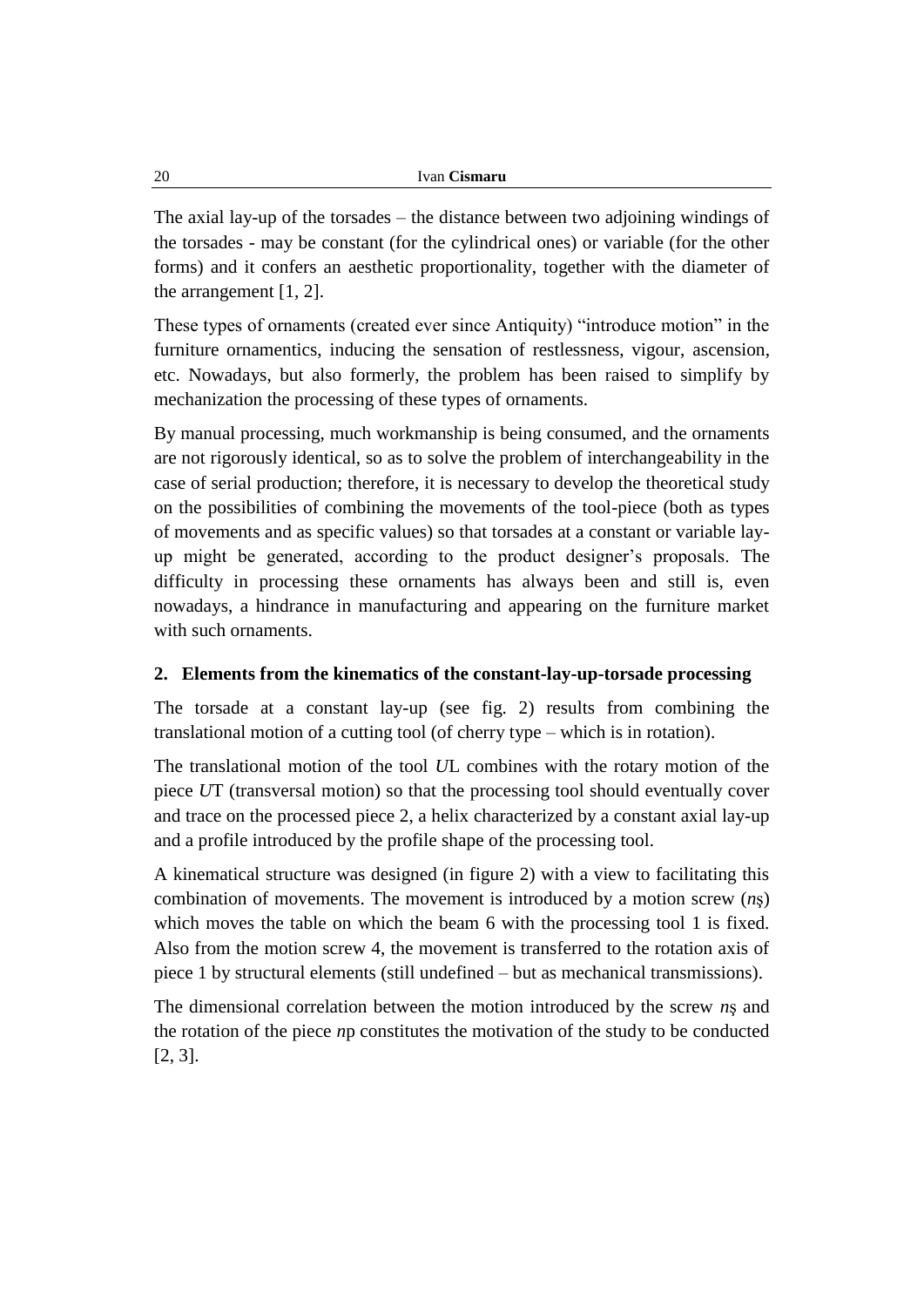

**Fig. 2.** Scheme for Kinematics parameters calculus of the constant-lay-up-torsade processing. On the scheme in figure 2, the following elements were considered:

 $* u =$  advance speed along the processed helical trajectory, which is defined from the condition for achieving the quality of the processed surfaces, which should be tangentially oriented to the trajectory:

$$
u = \frac{u_z \cdot z_s \cdot n_S}{60 \cdot 1000} \left[ m/min \right] \tag{1}
$$

where:

•  $u_z$  – is the advance on the cutter plate of the tool – which is chosen from the condition of obtaining a certain quality class of the surface to be processed (implicitly of a rugosity – imposed);

- $z_s$  number of cutter plates of the cutting tool;
- $n_s$  rotative speed of the processing tool [rot/min] in the construction of the machine

 $*$ **u**<sub>L</sub> - is the advance speed of the tool along the processed piece, made by the tool support (driven by the motion screw):

 $U_L = u \cos \alpha$ ,  $\alpha$  being the inclination angle of the torsade:

$$
U_L = \frac{u_z \cdot z_s \cdot n_S}{60 \cdot 1000} \cos \alpha \left[ m/min \right]
$$
 (2)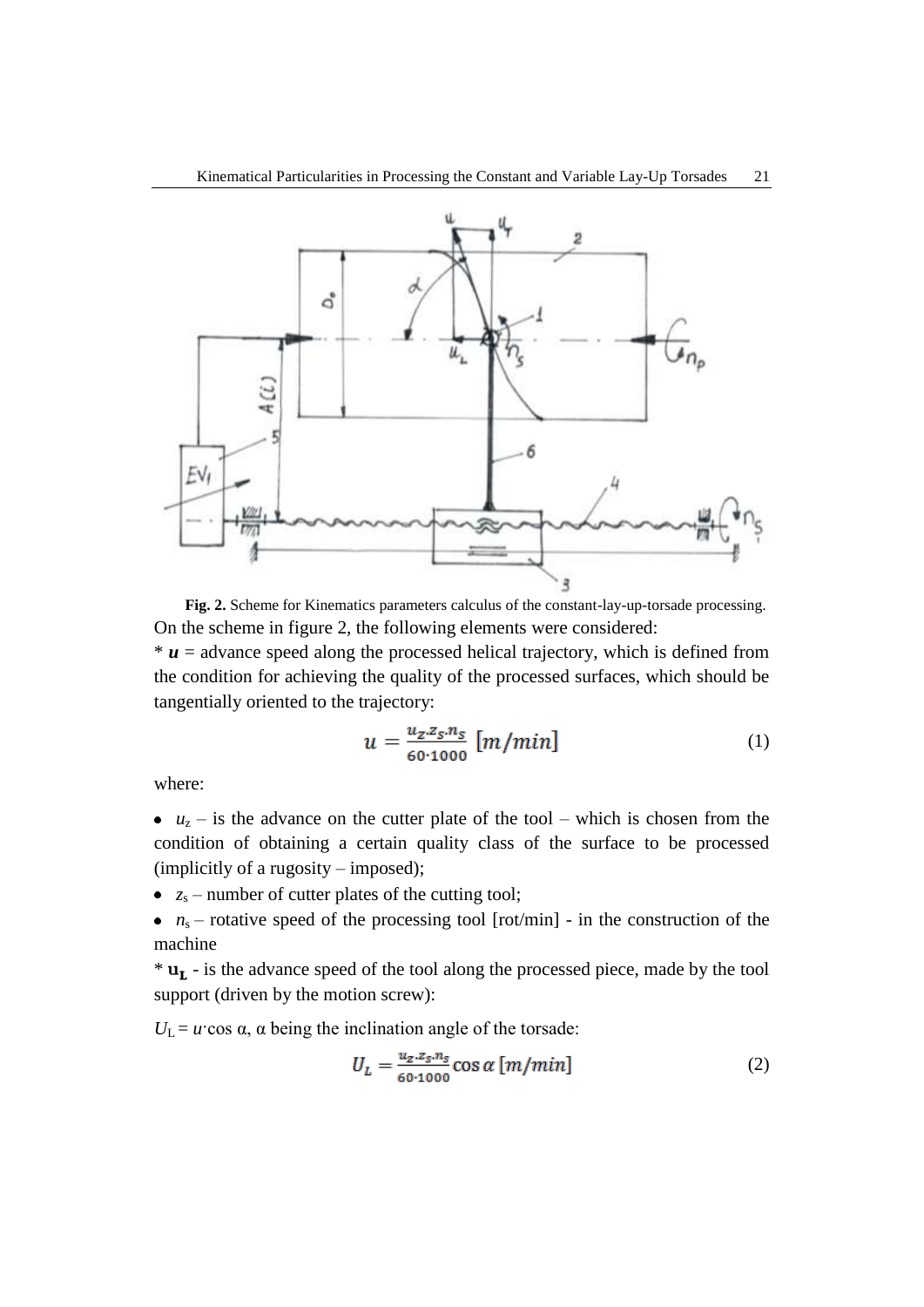$*$   $\mathbf{u}_T$  - is the transversal (advance) speed, introduced by the piece to be driven in rotation  $(n_p)$  from the motion screw, through the kinematical structure which will be introduced between the rotation axis of the motion screw and the rotation axis of the processed piece, the piece having the diameter  $D_0$ , on which the processing is made:

$$
U_T = u \cdot \sin \alpha = \frac{\pi \cdot D_0 \cdot n_p}{60 \cdot 1000} [m/min]
$$
  

$$
U_T = \frac{u_z \cdot z_s \cdot n_s}{60 \cdot 1000} \sin \alpha
$$
 (3)

From the analysis of the two equations defining the same parameter, it follows

$$
\frac{u_z \, z_s \, n_s}{60 \cdot 1000} \sin \alpha = \frac{\pi \cdot D_0 \cdot n_p}{60 \cdot 1000} \; ,
$$

which, by another arrangement, leads to:

$$
n_p = \frac{u_z \cdot z_s \cdot n_s}{\pi \cdot D_0} \sin \alpha \tag{4}
$$

It results thereby the mathematical law of defining a basic kinematical feature of the processing system, namely the rotative speed to be provided for the processed piece, so that the resulted surface of the torsades should meet the qualitative conditions imposed by  $\mu_z$ " and with the angle  $\alpha$  (constant angle on the entire length of the respective piece – which is processed). Depending on the "necessary rotative speed" of the piece  $n_p$ , resulted by calculation, the rotative speed of the motion screw can be determined, defining a basic characteristic of the kinematic structure situated between the axis of the motion screw and the axis of the piece, to wit the defining the gear reduction rate:

$$
i = \frac{n_{\rm s}}{n_{\rm p}} \text{ respectively}, n_{\rm s} = i \cdot n_{\rm p} \tag{5}
$$

The gear reduction rate  $\vec{i}$  of the kinematical structure has a constant value throughout the processing of a piece with  $D_0 = ct$  and  $\alpha = ct$ , yet it depends (by means of the rotative speed of the piece  $n_p$ ) on the angle  $\alpha$ , this imposing on the kinematical structure, the obligation of an adjustable gear reduction rate,  $i = f(\alpha)$ , which must be made by the structural element EV<sub>1</sub> of variators type [2,3].

If the geometrical elements of the motion screw  $(p_{As})$  – and the axial lay-up of the screw – and the axial lay-up of the torsade  $p_{AT}$  are considered, then as it follows: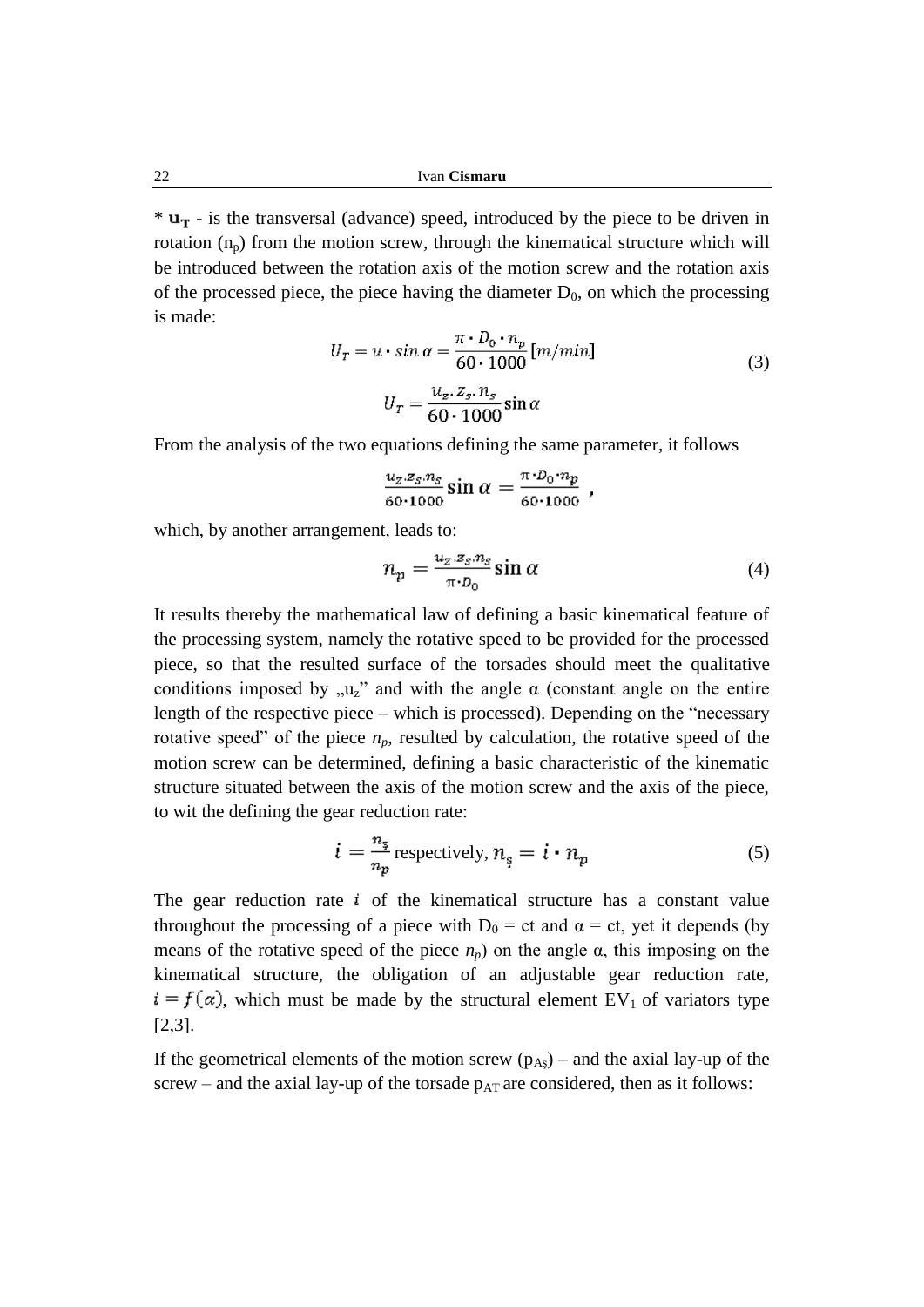$$
u_L = n_P \cdot p_{AT} = n_{\rm s} \cdot p_{A\rm s}, \text{ where from}
$$

$$
\frac{n_{\rm s}}{n_P} = i = \frac{p_{AT}}{p_{As}}, \tag{6}
$$

which means the gear reduction rate  $\psi^{t}$  to be achieved by the kinematical structure must be equal to the ratio between the axial lay-ups of the torsade and of the motion screw. Defining the gear reduction rate must also consider the maximal variation range imposed by the values of the angle  $\alpha$ , which may be used in design, between  $\alpha_{\min}$  and  $\alpha_{\max}$ .

$$
i = \frac{n_{\rm s}}{n_p} = \frac{n_{\rm s}}{\frac{u_Z \cdot z_S n_S}{\pi \cdot D_0} \sin \alpha} = \frac{\pi \cdot D_0 \cdot n_{\rm s}}{u_Z \cdot z_S n_S \cdot \sin \alpha} \tag{7}
$$

From the analysis of the relation (7) of dependence of the gear reduction rate and the angle  $α$ , it follows:

$$
i_{min} = \frac{\pi \cdot D_0 \cdot n_{\rm s}}{u_z \cdot z_{\rm s} \cdot n_{\rm s} \cdot \sin \alpha_{\rm max}} \text{ and } i_{max} = \frac{\pi \cdot D_0 \cdot n_{\rm s}}{u_z \cdot z_{\rm s} \cdot n_{\rm s} \cdot \sin \alpha_{\rm min}}
$$

for  $\alpha \neq 0$ . The variation range of the gear reduction rate of the kinematical structure  $i_{min}$  and  $i_{max}$  is the functional characteristic of the element EV<sub>2</sub> which must be integrated in the kinematical structure of the machine-tool.

#### **3. Elements from the kinematics of the variable-lay-up-torsade processing**

Processing variable lay-up torsades entails a higher level of difficulty, due to the aesthetical correlation to be achieved, to wit the axial lay-up of the torsade will be variable along the length of the processed piece and proportional with the diameter on which it is measured (and achieved), given that variable lay-up torsades have spatial forms with a variable diameter along their length. In this case, the kinematical structure analysed in processing constant lay-up torsades is not usable; likewise, a thorough study by the kinematics of the variable-lay-uptorsade processing being required, using a scheme shown in fig. 3.

The starting point was the scheme specific to the constant lay-up-torsade processing (see fig. 2.) to which, in anticipation, two elements  $(EV_2$  and  $ECP$ ) were added, by which an intervention could be made on the gear reduction rate between the rotation axis of the motion screw and the rotation axis of the piece, which can no longer be constant, because the processing diameter  $D_x$  is no longer constant.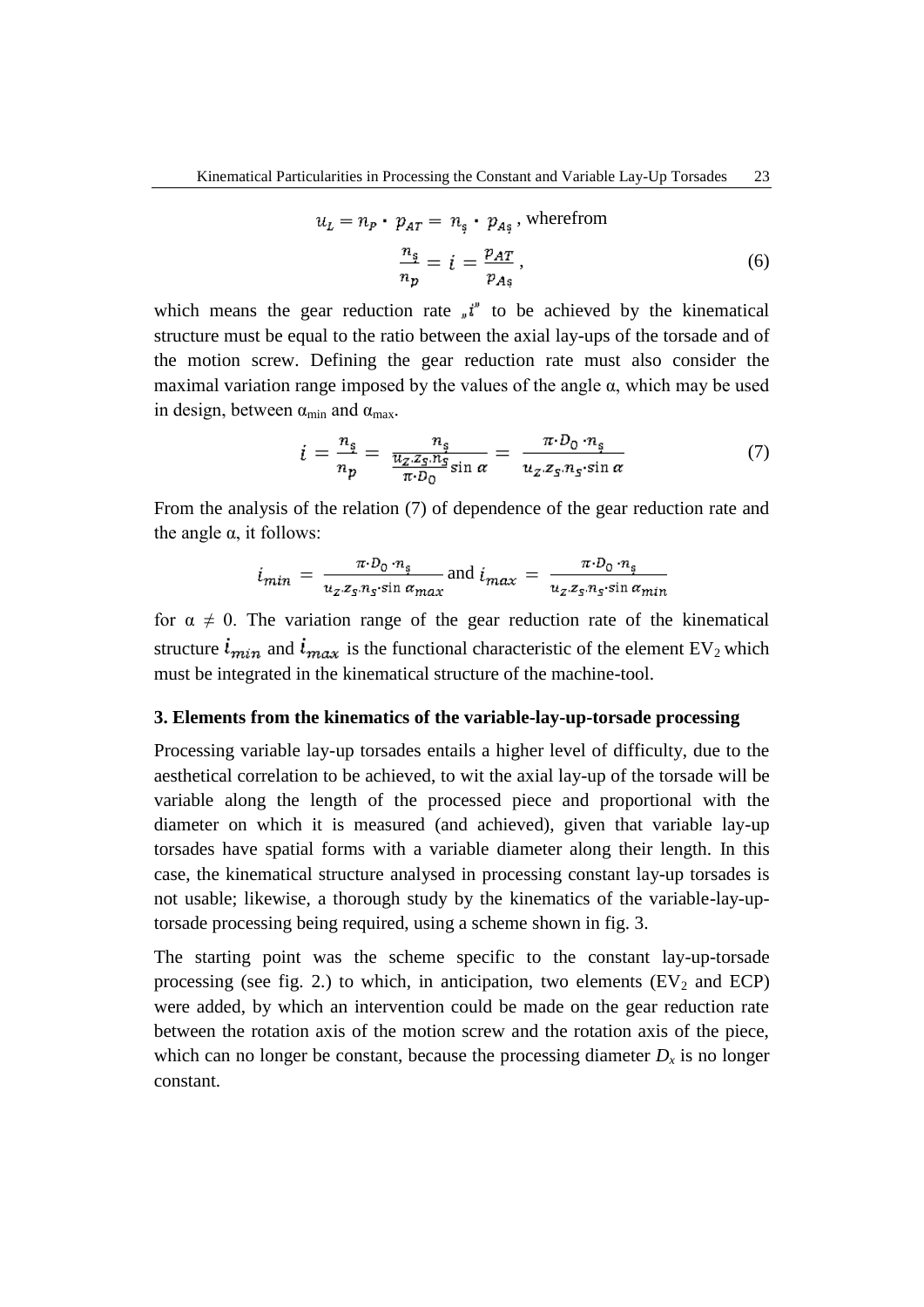In this case, the element  $EV_2$  should complementarily interfere in the modification of the total reduction rate, depending on the position "X" of processing, read and signalled by ECP – the element for reading the operating position.



**Fig. 3.** Scheme for Kinematics parameters calculus of the variable-lay-up-torsade processing On the scheme in figure 3, the following were considered:

\* 
$$
u = \frac{u_z \cdot z_s \cdot n_s}{60 \cdot 1000} [m/min] = ct
$$

as being the advance speed for providing the processing along the trajectory (tapered helical):

\*
$$
U_L = u \cdot \cos \alpha = \frac{u_Z \cdot z_S \cdot n_S}{60 \cdot 1000} \cos \alpha \left[ m/min \right] = ct \text{ for } \alpha = ct
$$

is the advance speed of the processing tool, along the processed piece;

\* 
$$
U_T = u \cdot \sin \alpha = \frac{\pi \cdot D_x \cdot n_{p_x}}{60 \cdot 1000} = \frac{u_z \cdot z_s \cdot n_s}{60 \cdot 1000} \sin \alpha,
$$

where the terms have the same significations as for the constant lay-up torsades;  $D_x$  is the "instantaneous" processing diameter, situated at  $x$ " distance against  $D_0$ . By rearranging both of them in equations specific to  $U<sub>L</sub>$  it follows:

$$
n_{px} = \frac{u_z \cdot z_s \cdot n_s}{\pi \cdot D_x} \sin \alpha,\tag{8}
$$

If it is considered (from figure 3) that  $D_x = D_0 - 2xtg \frac{\theta}{2}$ ,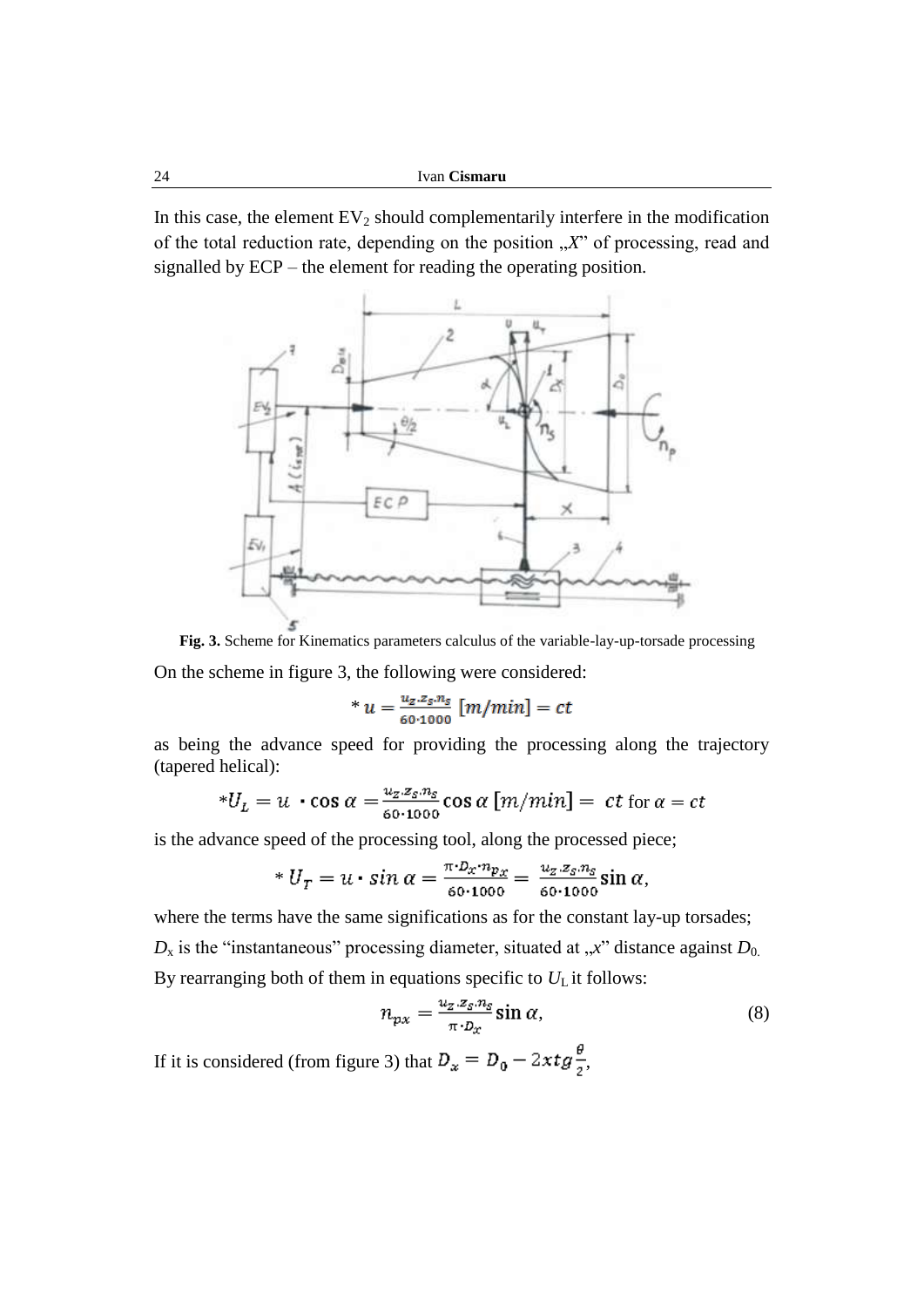then it follows:

$$
n_{px} = \frac{u_z \cdot z_s \cdot n_s}{\pi \left( D_0 - 2 \times t g \frac{\theta}{2} \right)} \sin \alpha, \tag{8'}
$$

where it is apparent that the rotative speed of the piece is no longer a constant, but a variable, throughout the processing, depending on the position "*x*" of processing

$$
n_{px} = f(x) \tag{9}
$$

The relation (9) proves that throughout the processing, the gear reduction rate between the rotation axis of the motion screw and the rotation axis of the piece is no longer a constant, but it is a variable, along the piece, depending on the operating position  $, x$ ".

If a constant lay-up torsade (at the diameter  $D_0$ ) were processed, then the gear reduction rate would be a constant "*i*". In this case, the total gear reduction rate may be written as:

$$
i_{x \tau \sigma \tau} = i \cdot i_x \tag{10}
$$

where "*i*"- is the "initial processing ratio", as if a constant lay-up torsade, with the diameter  $D_0$ , introduced by  $EV_1$  were processed;

 $i_x$ - is the complementary gear reduction rate, due to the modification of the working diameter ( $D_x \neq D_0$ ), introduced by EV<sub>2</sub>, by reading the value  $D_x \neq ct$ . specific to the position "*x*" of processing.

If there is considered that, at the beginning of the processing  $n_{px} = n_{p0}$  for  $x = 0$  it follows:

 $i_{\tau \circ \tau} = i$ , in this case  $i_x = 1$ , which means the complementary gear reduction rate (in the beginning of the processing, at  $x = 0$ ) will have the value "1". If it is written:

$$
i_{\text{TOTx}} = \frac{n_{\overline{5}}}{n_{\text{px}}} = i \cdot i_x = \frac{n_{\overline{5}}}{n_{\text{po}}} \cdot i_x,
$$

then it follows:

$$
i_x = \frac{n_{po}}{n_{px}},\tag{11}
$$
\n
$$
u_z \, z_{5} \, n_{5-1} \, z_{1} \, z_{2} \, z_{3} \, z_{3} \, z_{4} \, z_{5} \, z_{6} \, z_{7} \, z_{8} \, z_{9} \, z_{10} \, z_{11} \, z_{12} \, z_{13} \, z_{14} \, z_{15} \, z_{16} \, z_{17} \, z_{18} \, z_{19} \, z_{10} \, z_{11} \, z_{12} \, z_{13} \, z_{14} \, z_{15} \, z_{16} \, z_{17} \, z_{18} \, z_{19} \, z_{10} \, z_{11} \, z_{12} \, z_{13} \, z_{14} \, z_{15} \, z_{16} \, z_{17} \, z_{18} \, z_{19} \, z_{10} \, z_{11} \, z_{12} \, z_{13} \, z_{14} \, z_{15} \, z_{16} \, z_{17} \, z_{18} \, z_{19} \, z_{10} \, z_{11} \, z_{12} \, z_{13} \, z_{14} \, z_{15} \, z_{16} \, z_{17} \, z_{18} \, z_{19} \, z_{10} \, z_{11} \, z_{12} \, z_{13} \, z_{14} \, z_{15} \, z_{17} \, z_{18} \, z_{19} \, z_{10} \, z_{11} \, z_{12} \, z_{13} \, z_{14} \, z_{15} \, z_{17} \, z_{18} \, z_{19} \, z_{10} \, z_{11} \, z_{12} \, z_{13} \, z_{14} \, z_{15} \, z_{17} \, z_{18} \, z_{19} \, z_{10} \, z_{11} \, z_{12} \, z_{13} \, z_{14} \, z_{15} \, z_{17} \, z_{18} \, z_{19} \, z_{10} \, z_{11} \, z_{12} \, z_{13} \, z_{14} \, z_{15} \, z_{17} \, z
$$

$$
i_x = \frac{\frac{2}{\pi \cdot D_0} \sin \alpha}{\frac{u_z \cdot x_s \cdot n_s}{\pi \cdot D_x} \sin \alpha} = \frac{D_x}{D_0} = \frac{D_0 - 2xtg^2}{D_0},
$$
  

$$
i_x = 1 - \frac{2tg^2}{D_0} \cdot x,
$$
 (12)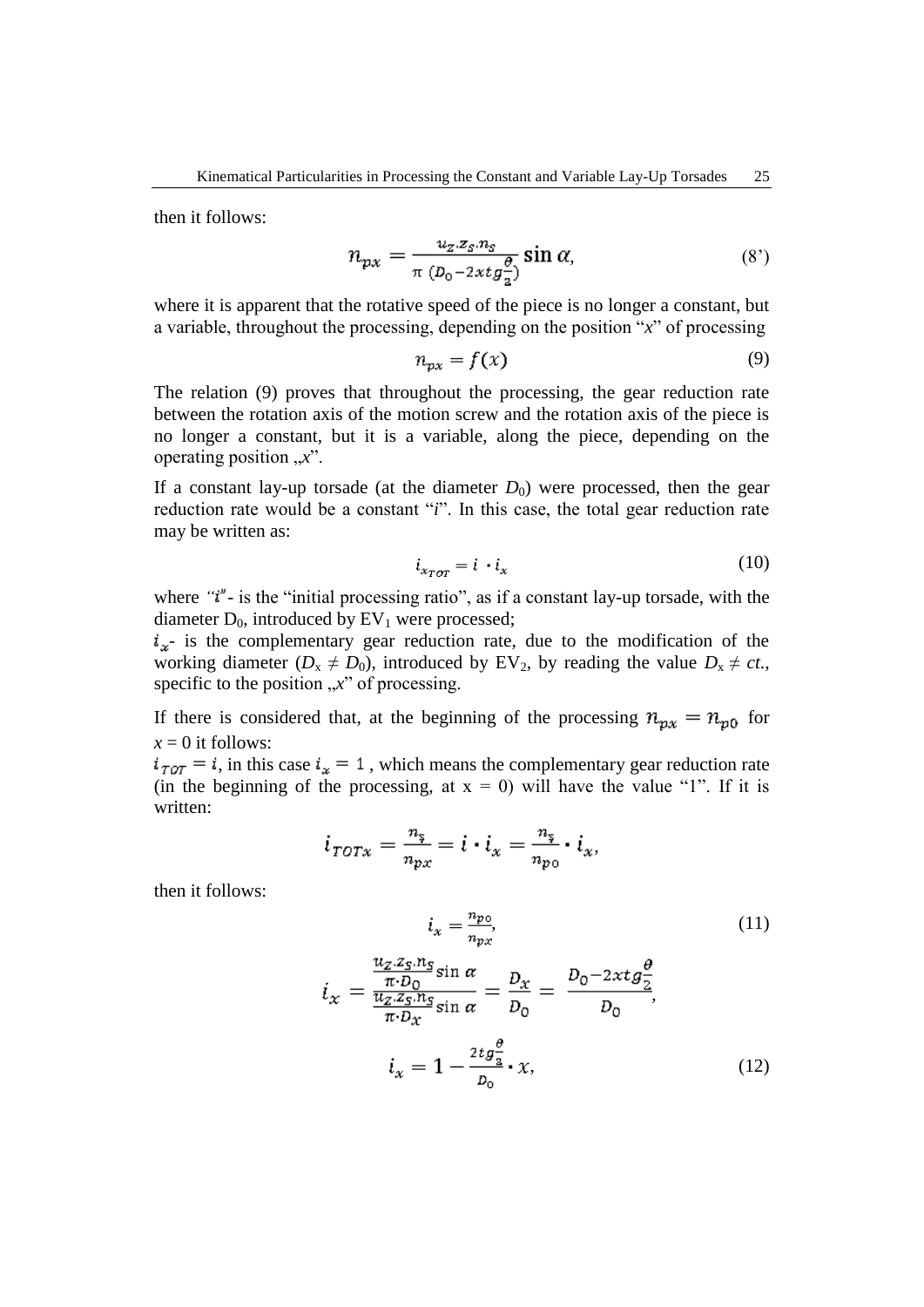which is the variation law of the complementary gear reduction rate to be introduced in the mechanical structure by  $EV_2$ , depending on the position " $x$ " of processing, so that it might follow permanently  $i_x = f(x)$  and implicitly.

$$
i_{\text{TOTx}} = i \cdot i_x = i \left( 1 - \frac{2tg_{\frac{\theta}{2}}^{\frac{\theta}{2}}}{p_0} \cdot x \right),
$$

$$
i_{\text{TOTx}} = i \left( 1 - \frac{2tg_{\frac{\theta}{2}}^{\frac{\theta}{2}}}{p_0} \cdot x \right),
$$
(13)

which is the variation law of the gear reduction rate (along) the processed piece, depending on the position " $x$ " of processing. It is noticeable that for  $x = 0$  it follows  $i_{\tau \circ \tau x} = i$  namely it would be the necessary ratio if a constant lay-up torsade  $D_0 = ct$ , were processed. If there is considered that the complementary gear reduction rate  $t_x$  can be written as:

$$
i_x = \frac{n_{\overline{5}}}{n_{px}} \text{ it follows } n_{px} = \frac{n_{\overline{5}}}{i_x},
$$

or in extenso:

$$
n_{px} = \frac{n_{\mathfrak{p}}}{i \left(1 - \frac{\text{arg}\frac{\theta}{2}}{D_0} \cdot x\right)}\tag{14}
$$

If we consider the defining relation of the ratio  $\psi^*$  from the kinematics of the constant lay-up torsade, as shown in relation (7) then the general relation for the calculation of the total gear reduction rate will be:

$$
i_{\text{TOTx}} = i \cdot i_x = i \left( 1 - \frac{2t g \frac{\theta}{2}}{D_0} \cdot x \right) = \frac{\pi \cdot D_0 \cdot n_{\text{s}}}{u_{\text{z}} \cdot z_{\text{s}} \cdot n_{\text{s}} \sin \alpha} \left( 1 - \frac{2t g \frac{\theta}{2}}{D_0} \cdot x \right)
$$

This proving that:  $i_{\text{TOTx}} = f(\alpha, x)$ .

Hence for a torsade characterized by  $\alpha = ct i_{TOTx} = f(x)$ .

However, as in the design, torsades with a different  $\alpha$  from one case to another can be conceived, this means the kinematical structure should have the possibility:

- to adjust  $-i = f(\alpha_{min}, \alpha_{max})$  and
- to adjust  $i_x = f(0,L)$  for  $0 \le x \le L$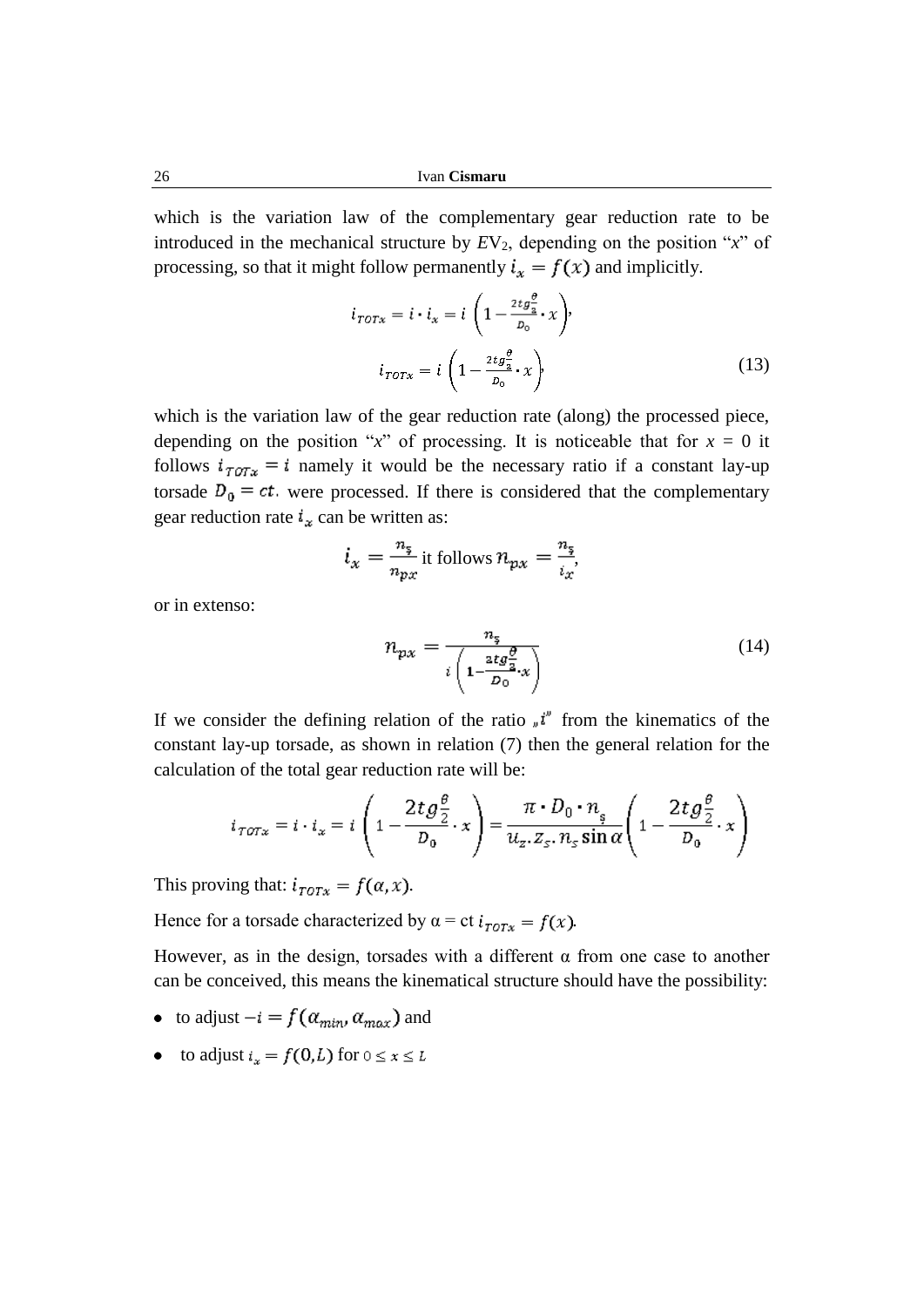This observation proves that between the geometrical axes of the motion screw and of the processed piece, there should be two adjusting elements for the total gear reduction rate, by the independent adjustment of the two partial gear reduction rates  $i \rightarrow$  depending on the angle  $\alpha$  of the torsade, and  $i_{\alpha}$  depending on the operating position  $x$ , according to the relations  $(7)$  and  $(12)$ .

## **Conclusions**

The elements from both constant and variable lay-up-torsade processing have led to particularly important conclusions for defining the functional characteristics of "some portions" in the kinematical schemes of the machine-tools, which might be designed for such processing.

Processing these types of ornaments, for use in decorating the pieces of furniture, and also for making interior decorations (floor standard lamps, pendant fittings, support pillars for flowers or statues), raises technical problems due to the kinematical combinations of the required movements. The situation is even more complicated, especially when the problem arises for the kinematical parameters participative in the processing to be variable in time, or variable along the processed pieces.

As a general methodology for defining the kinematical structures of the machinetools which make complex processing, it is required to perform a very careful kinematical analysis of the issues related to processing, to combining movements, to defining structural elements, to describing trajectories, etc.

The final form of the kinematical structures is obtained by "assembling" the partial structures resulted from differentiated studies, as in the present paper.